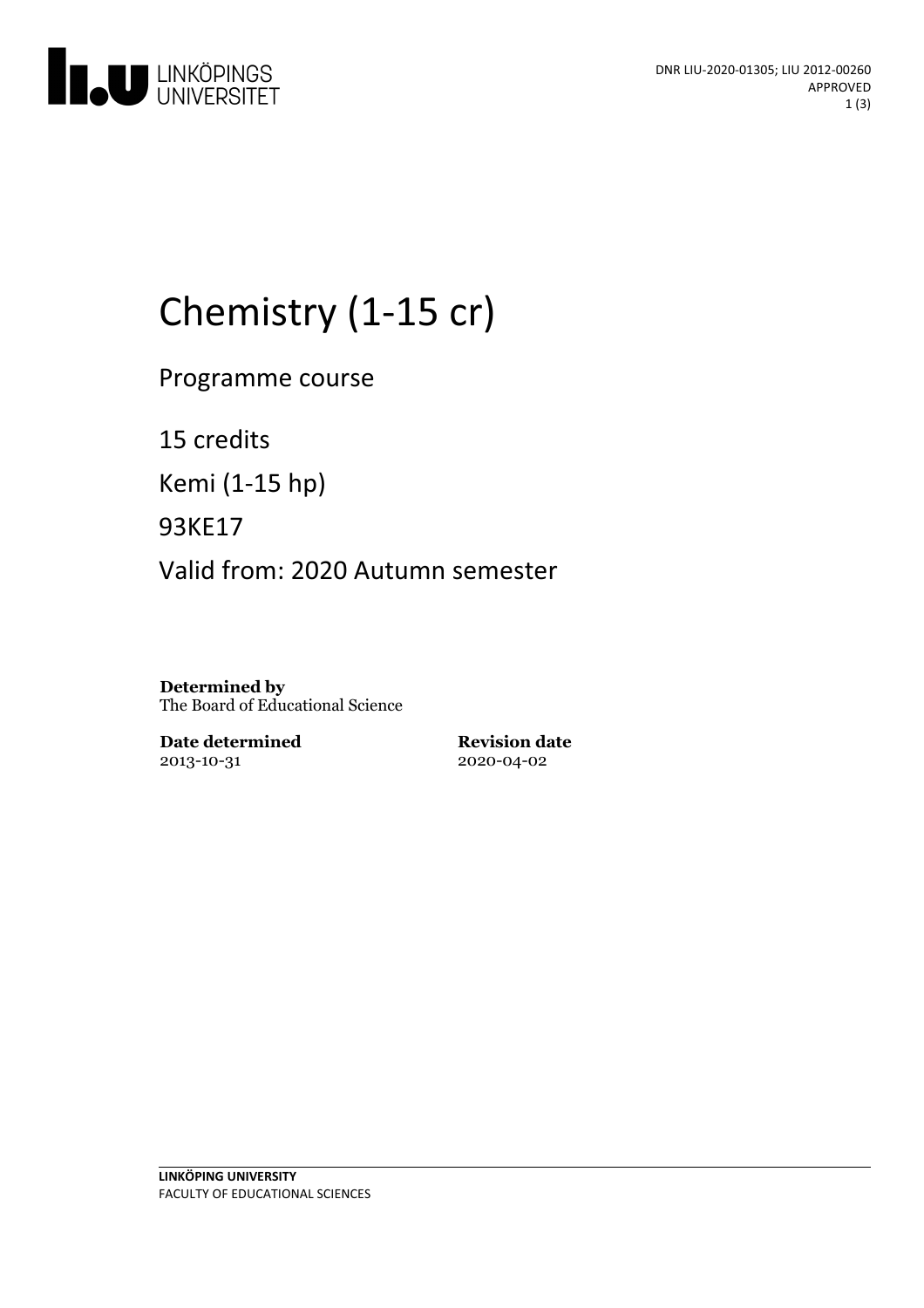Main field of study Chemistry

Course level

First cycle

## Advancement level

 $G_1X$ 

## Course offered for

Secondary School Teacher Programme with a specialization in Teaching in Grades 7-9 of the Compulsory School

#### Examination

Applies to all courses regardless of grading scale.

Students failing an exam covering either the entire course or part of the course two times are entitled to have a new examiner appointed for the reexamination.

If the course has a three-graded grading scale (U - VG), following applies:

Students who have passed an examination may not retake it in order to improve their grades.

The following applies to courses that include a compulsory component:

If special circumstances prevail, and if it is possible with consideration of the nature of the compulsory component, the examiner may decide to replace the compulsory component with another equivalent component.

If the LiU coordinator for students with disabilities has granted a student the right to an adapted examination for <sup>a</sup> written examination in an examination hall, the student has the right to it. If the coordinator has instead recommended for the student an adapted examination or alternative form of examination, the examiner may grant this if the examiner assesses that it is possible, based on consideration of the course objectives.

#### Grades

Three-grade scale, U, G, VG